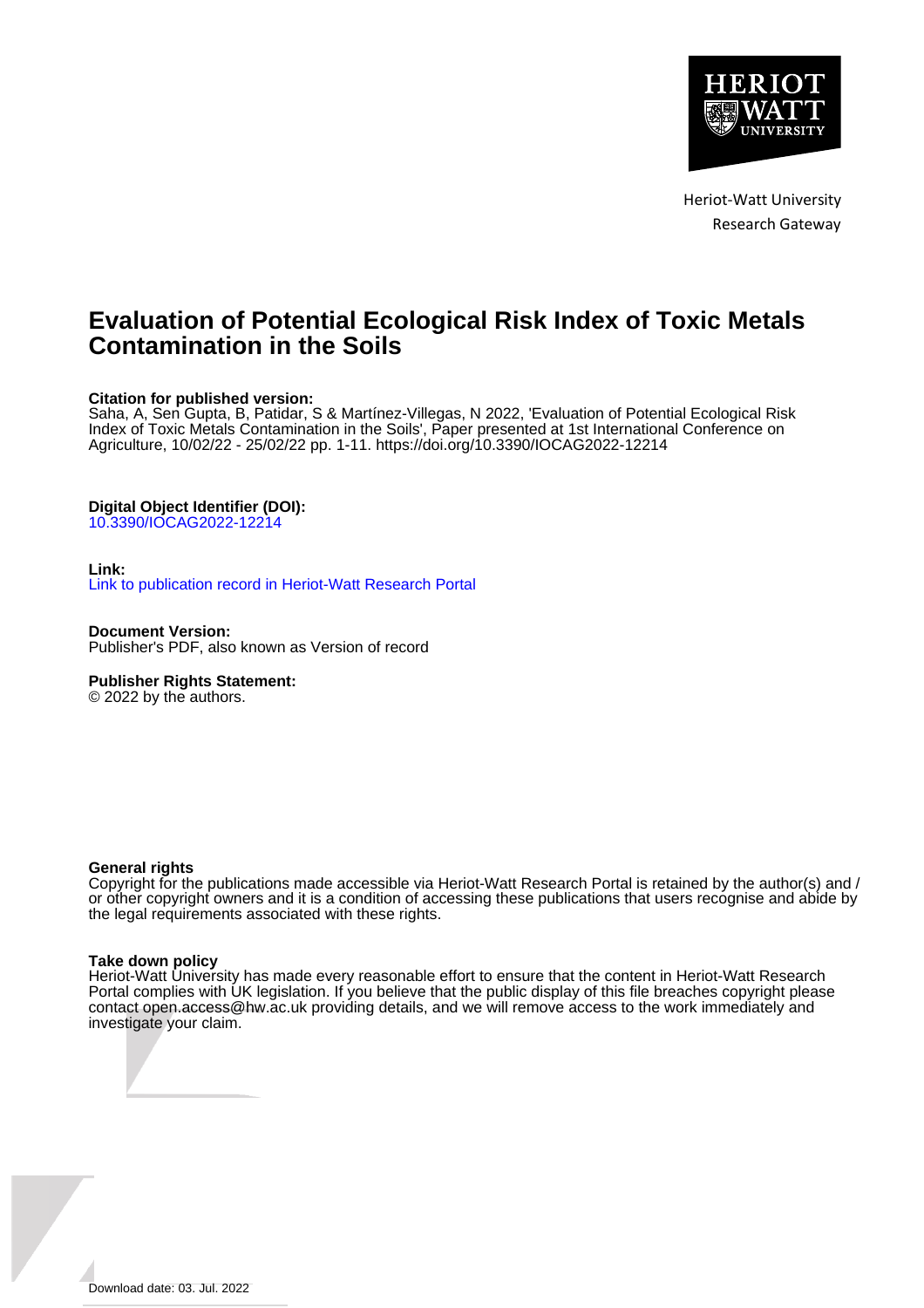



# *Proceeding Paper* **Evaluation of Potential Ecological Risk Index of Toxic Metals Contamination in the Soils †**

**Arnab Saha 1,\*, Bhaskar Sen Gupta <sup>1</sup> , Sandhya Patidar <sup>1</sup> and Nadia Martínez-Villegas <sup>2</sup>**

- 1 Institute of Infrastructure and Environment, School of Energy, Geoscience, Infrastructure & Society, Heriot-Watt University, Edinburgh, EH14 4AS, Scotland, United Kingdom[; b.sengupta@hw.ac.uk](mailto:b.sengupta@hw.ac.uk) (B.S.G.)[; s.pati](mailto:s.patidar@hw.ac.uk)[dar@hw.ac.uk](mailto:s.patidar@hw.ac.uk) (S.P.)
- <sup>2</sup> Applied Geosciences Department, IPICyT, San Luis Potosi, 78216, Mexico[; nadia.martinez@ipicyt.edu.mx](mailto:nadia.martinez@ipicyt.edu.mx)
	- **\*** Correspondence[: as2059@hw.ac.uk;](mailto:as2059@hw.ac.uk) [arnab.dd@gmail.com](mailto:arnab.dd@gmail.com)
	- † Presented at the 1st International Online Conference on Agriculture Advances in Agricultural Science and Technology, 10–25 Feb 2022, Available online: [https://iocag2022.sciforum.net/.](https://iocag2022.sciforum.net/)

**Abstract:** Toxic metal pollution in the soil and associated health risk is a global problem, with the majority of cases occurring in developing nations. The current work focuses on a contaminated site in Mexico which is used for recreational purposes. The contaminated site in Cerrito Blanco in San Luis Potosi, Mexico is close to an abandoned mining area surrounded by non-cultivated farmland. Analyses of topsoil samples indicated the presence of arsenic (As), copper (Cu), nickel (Ni), lead (Pb), and zinc (Zn). This work has estimated the potential harmful impacts of toxic metals by using the Contamination factor (*Cf*), Ecological risk factor (*Er*), and Potential ecological risk index (*RI*) by Hakanson's method. The results indicate that the soil contamination factors (*Cf*) of toxic metals were: As >Zn >Cu >Pb >Ni. It is concluded that Cu, Pb, and Zn have been found in the soil samples because of past mining activities. The highest contamination factor (*Cf*) of As (11.94 mg/kg) in the soil was in the extremely high contamination category. It is also believed that the As concentration in the soil is high because arsenic-contaminated water was regularly used for irrigating the land. The Ecological risk factors (*Er*) for toxic metals were: As >Cu >Pb >Zn >Ni. In the surface soils of this region, As posed a considerable ecological concern and contributed the most to potential ecological risk indices (*RI*). It is also acknowledged that various anthropogenic factors contributed significantly to the potential ecological risk index (*RI*). The spatial distribution of toxic metal contamination in the soil was also mapped using a Geographic Information System (GIS). This study concludes that a regular assessment is needed to estimate the risk level of toxic metal contamination in the soil.

**Keywords:** Toxic metals; Soil contamination; Potential Ecological Risk Index (*RI*); GIS; San Luis Potosi

## **1. Introduction**

One of the most serious environmental issues facing the world today is soil contamination. The toxic contaminants in the soil spread to other parts of the ecosystem and pose a direct or indirect threat to human health [1,2]. Industrial emissions, illegal dumping, municipal disposal of wastes, and the improper use of agrochemicals collectively contribute to the concentration and absorption of heavy toxic metals in the environment  $[3,4,5]$ . Severe heavy metal accumulation in the soil surface will degrade the soil ecosystems and raise the possible exposure and significant risk of heavy metals to humans [6]. Toxic metal contamination has been linked to serious health consequences in humans, including cardiac diseases, skeletal illnesses, infertility as well as neurological disorders [2,7]. Some elements like Cd, Hg, Cu, and As, etc., are poisonous and harmful to people, even at low concentrations  $[8,9]$ . These metals concentrate in adipose tissues, bones, muscles, and joints after entering the body, causing a variety of disorders [10,11].

**Citation:** Saha, A.; Gupta, B.S.; Patidar, S.; Martínez-Villegas, N. Evaluation of Potential Ecological Risk Index of Toxic Metals Contamination in the Soils. *Chem. Proc.* **2022**, *4*, x. https://doi.org/10.3390/xxxxx

Academic Editor: Firstname Lastname

Published: date

**Publisher's Note:** MDPI stays neutral with regard to jurisdictional claims in published maps and institutional affiliations.



**Copyright:** © 2022 by the authors. Submitted for possible open access publication under the terms and conditions of the Creative Commons Attribution (CC BY) license (https://creativecommons.org/license s/by/4.0/).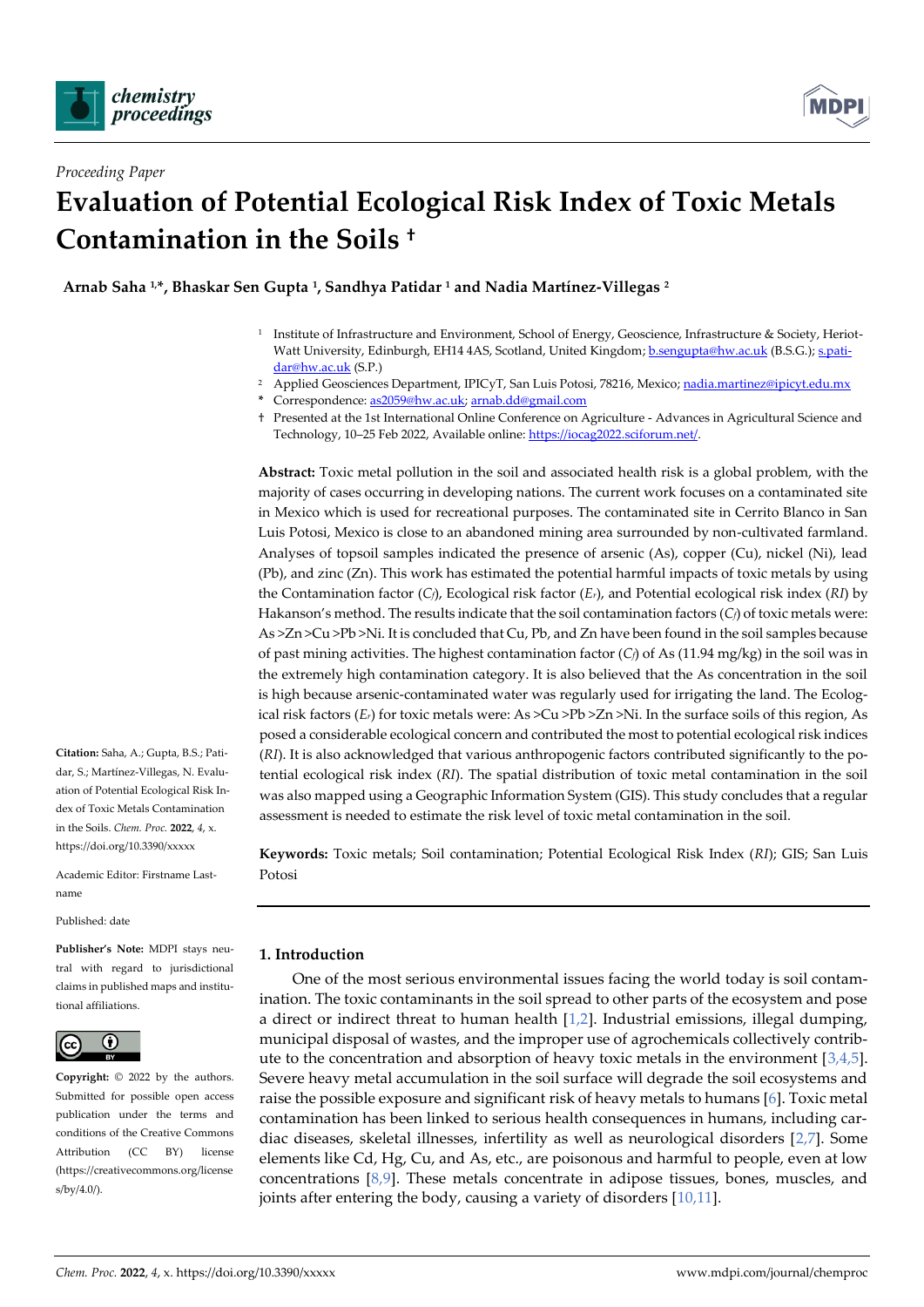The technique for estimating the injury or damage from a possible health threat is referred to as risk assessment. In general, risk assessment is a scientific framework for environmental policy [2]. The overall purpose of risk evaluation is to assess the environmental impact of contamination in water, air, soil, or sediment [12]. Several studies have been conducted across the world to examine the potential ecological risk of heavy metals. Rostami et al. [2] studied the concentrations of heavy metals (Cd, Cr, Cu, Ni, Pb, Zn, and As) in agricultural soils in the Kamfiruz district of Fras in Iran and assessed their ecological risk. The findings revealed that Cd was the main contaminant, which might be attributable to human activities such as the use of chemical fertilisers and pesticides in the sampling area. Qi et al. [9] investigated the levels of heavy metal contaminations (As, Cd, Cr, Cu, Hg, Ni, Pb, and Zn) and ecological risks in agricultural soil in Shanxi Province, China. A total of 33 surface soil samples were collected from 11 cities in Shanxi. The soil-heavy metals pollution levels were evaluated using a geo-accumulation index and their ecological risks were assessed using respective risk indices. This study found that the metals Cd and Hg were present in higher concentrations and posed higher ecological concerns in agricultural soil in Shanxi. The conclusions of this study will give fundamental information on agricultural soil pollution management and control. Tisha et al. [13] performed a study in Savar tannery industrial estate, Bangladesh to assess the concentrations of heavy metals, such as Cd, Cr, Pb, Cu, and Ni in the surface soils and to evaluate the level of contamination and ecological risks. This study concluded that continuous heavy metal contamination monitoring should be conducted to estimate the risk of heavy metal contamination in the soil.

The multivariate statistical technique, along with a variety of indices, provides a modern framework for assessing toxic metal contamination in the field soils that may also be used in similar soil pollution systems. In the present study, toxic metals in the soil were chosen as they cause public health concerns and influence the ecological balance. This study aims to: (i) determine the concentrations of toxic metals, including arsenic (As), copper (Cu), nickel (Ni), lead (Pb), and zinc (Zn) in the surface soil, (ii) evaluate the status of contamination by using the contamination factor (*Cf*), (iii) assess the ecological risk factor (*Er*), and (iv) evaluate the potential ecological risks and spatial distributions of target toxic metals in the soil of the study area.

#### **2. Study Area**

Soil samples were collected from the fields close to an abandoned mining area surrounded by non-cultivated farmland in Cerrito Blanco, Matehuala municipality, San Luis Potosi, Mexico. It has a total geographical area of around 4.84 hectares and is positioned within 23°40'30" N latitude and 100°35'27" W longitude (Figure 1). The study area is Joya Verde soccer sports club, which comprises irrigated lands, including three half-hectare soccer grounds, and vegetative areas, known as non-irrigated lands, surrounding the soccer pitches [14]. Massive amounts of recent as well as historical tailings are reported to have been deposited on the surrounding terrains as a result of mining activities on an unmanaged privately owned land with no restrictions on public access [15,16,17]. Slags, wastes, construction debris from a dormant metal ore smelter that operated within Matehuala City until the 1960s have accumulated on the site and further contaminated the environment  $[17,18]$ . The area has a semi-arid climate, and the predominant vegetation is michrophyllus scrub that is mixed with agricultural lands and susceptible to mild cattle grazing [19]. The types of soil in this area include Calcisol and Gypsisol, and the area receives limited precipitation, ranging from 300 to 500 mm per year [20,21].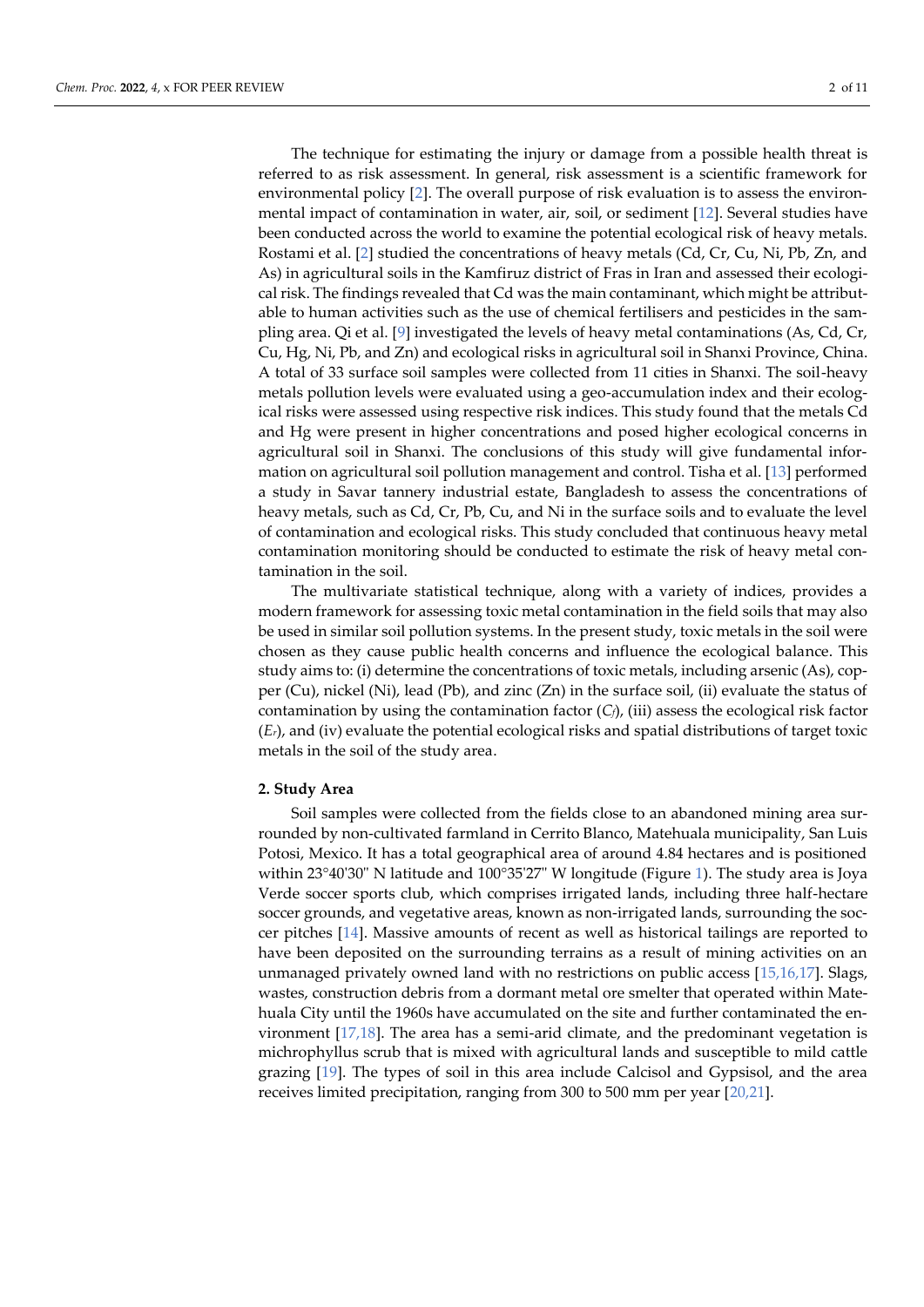

**Figure 1.** Locations of soil samples are shown on a map of the study area.

## **3. Materials and Methods**

### *3.1. Soil Sampling and Chemical Analyses*

A total of 39 surface soil samples were collected with an auger at a depth of 0–5 cm from the study area including soccer fields. A Garmin Etrex Personal navigator global positioning system receiver was used to geo-locate all of the soil sampling locations. For data quality concerns, duplicate samples were taken from every fifth sampling point to make a total of 77 soil surface samples [14]. As a typical sample, a 1 kg specimen of fresh topsoil was taken from each location and packaged in a sealed plastic bag to preserve it clean before being transferred to the testing laboratory. All soil samples were dried at room temperature and sieved for fractions less than 2 mm. In a beaker, 1.0 gm of soil was poured, followed by 10 mL of aqua regia (HNO3:HCl) with a ratio of 3:1. For assessing total accessible toxic metals in soils, this digestion process is acceptable [14,22]. The different concentrations of digested samples were evaluated for As, Cu, Ni, Pb, and Zn after dilution with deionised water using inductively coupled plasma optical emission spectroscopy (ICP-EOS) [14,23].

## *3.2. Assessment of Soil Contamination Risk*

## 3.2.1. Contamination factor (*Cf*)

Contamination factor (*Cf*) is described as a basic and useful tool for detecting toxic metal contamination. *C<sup>f</sup>* is used to evaluate the individual toxic metal contamination in soils. Several previous papers have done extensive use of the *Cf* [5,13,24]. The following equation 1 is used to compute it:

$$
C_f = \frac{C_{metal}}{C_{background}}\tag{1}
$$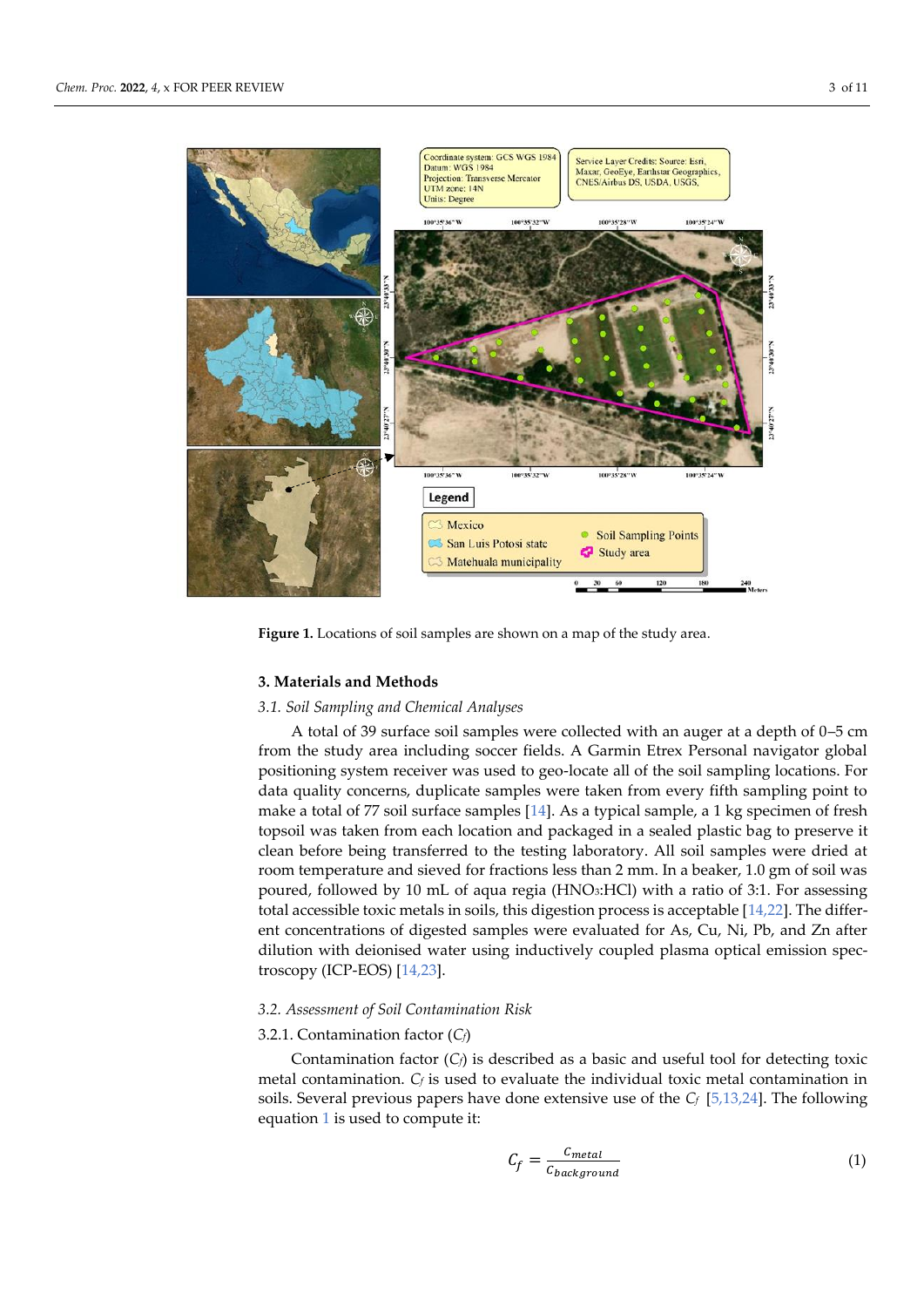Where,  $C_{metal}$  denotes the measured metal concentration of the soil sample,  $C_{background}$  is the background reference concentration values of the individual metals. The study of Hakanson [25] demonstrated the *C<sup>f</sup>* values. Table 1 shows the seven different classifications into which the contamination factor (*Cf*) is categorised.

| Index                | Category               | Description                     | <b>References</b> |  |
|----------------------|------------------------|---------------------------------|-------------------|--|
|                      | $C_f$ < 1              | Low contamination               |                   |  |
|                      | $1 \leq C_f < 2$       | Low to moderate contamination   |                   |  |
| Contamination        | $2 \le C_f < 3$        | Moderate contamination          |                   |  |
|                      | $3 \leq C_f < 4$       | Moderate to high contamination  | [25, 26]          |  |
| factor $(C_f)$       | $4 \leq C_f < 5$       | High contamination              |                   |  |
|                      | $5 \leq C_f < 6$       | High to very high contamination |                   |  |
|                      | $C_f \geq 6$           | Extreme contamination           |                   |  |
|                      | $E_r < 40$             | Low risk                        |                   |  |
|                      | $40 \le E_r < 80$      | Moderate risk                   |                   |  |
| Ecological risk      | $80 \le E_r < 160$     | Considerable risk               | [2, 27]           |  |
| factor $(E_r)$       | $160 \le E_r < 320$    | High risk                       |                   |  |
|                      | $E_r \ge 320$          | Very high risk                  |                   |  |
|                      | RI < 150               | Low risk                        |                   |  |
| Potential Ecological | $150 \leq RI \leq 300$ | Moderate risk                   |                   |  |
| Risk Index (RI)      | $300 \leq RI \leq 600$ | Considerable risk               | [28, 29]          |  |
|                      | $RI \geq 600$          | High risk                       |                   |  |

**Table 1.** Contamination indices classification for the soil.

#### 3.2.2. Ecological risk factor (*Er*)

The ecological risk factor (*Er*) is a technique for assessing the ecological risk in soil based on metal toxicity and environmental response factors. According to the study of Hakanson [25], the *E<sup>r</sup>* was calculated using the following equation 2:

$$
E_r = T_r \times C_f \tag{2}
$$

Where,  $T_r$  is the toxic response factor values for each different metal, which are described in Table 2, and  $C_f$  is the contamination factor, which has been discussed in the previous section. The classification of the soil contamination based on *E<sup>r</sup>* is specified in Table 1.

**Table 2.** Toxic-response factor values of toxic metals by Hakanson [25].

| Toxic-response factor | ⊥∪ |  |  |
|-----------------------|----|--|--|

3.2.3. Potential Ecological Risk Index (*RI*)

The potential ecological risk index (*RI*) is a method for assessing risks to the environment from soil. It is a comprehensive assessment of a contaminated site to assess the possible ecological risk [13]. According to the study of Hakanson [25], the *RI* was calculated using the following equation 3:

$$
RI = \sum E_r \tag{3}
$$

Where  $E<sub>r</sub>$  is the ecological risk factor of a toxic metal element in each soil sampling point. Table 1 shows the classification levels of toxic metals for possible ecological impact.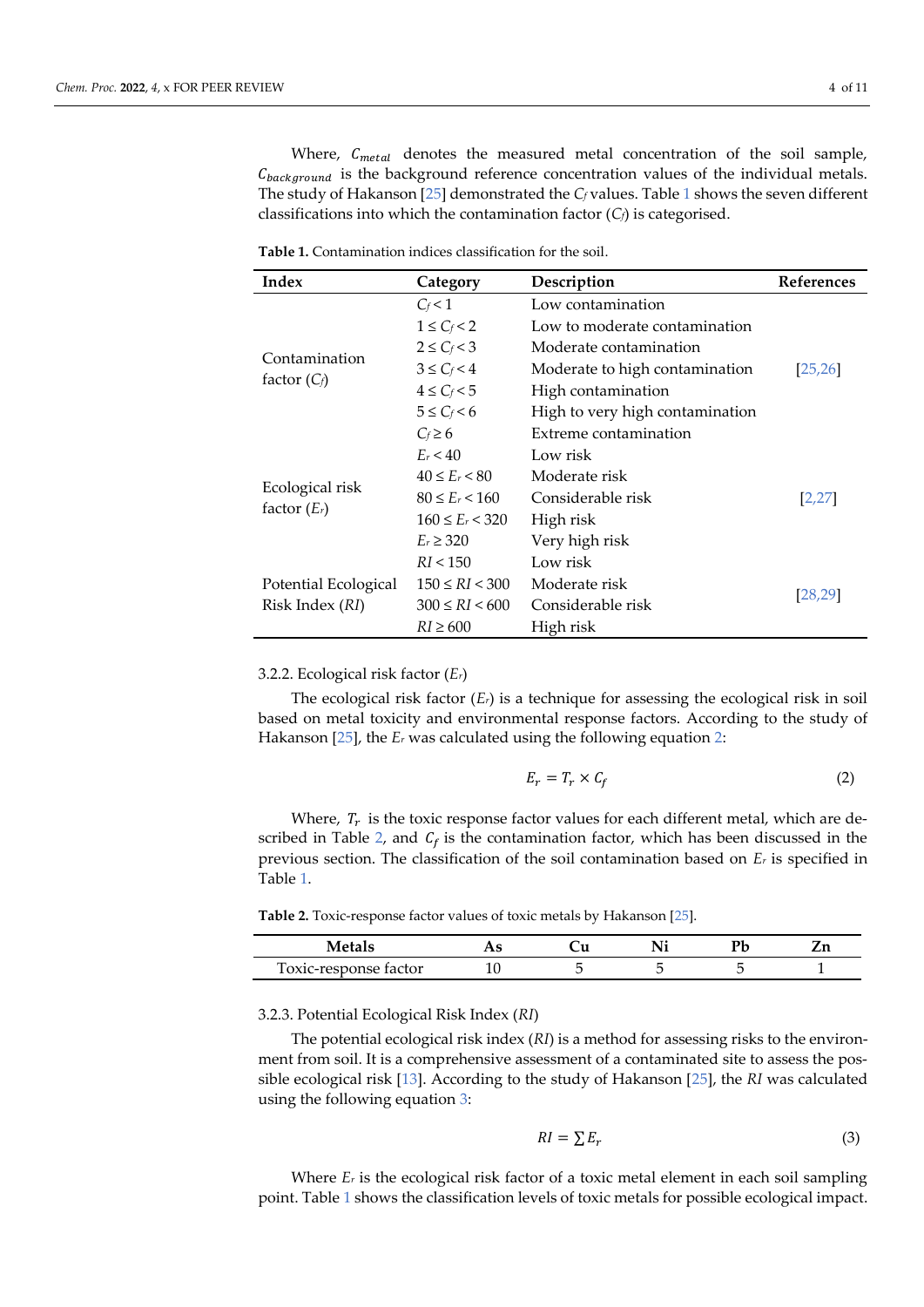## **4. Results**

### *4.1. Descriptive Analysis of Toxic Metal Concentrations*

The concentrations of toxic metals in the soils are indicated in Table 3. The mean concentrations of As, Cu, Ni, Pb, and Zn were 119.54, 20.65, 3.20, 36.95, and 58.93 mg/kg, respectively. The concentrations of As and Zn were higher than the permissible limit for this study area, while the concentrations of Cu, Ni, and Pb were lower than the permissible limit. The permissible limits of As, Cu, Ni, Pb, and Zn were 10, 36, 35, 85, and 50 mg/kg [30]. The mean concentrations of As were found to be 12 times greater, which showed a serious contamination level in the study area. The coefficient of variation (CV) was the most important factor in influencing the variance of toxic metal properties. According to descriptive statistics of toxic metals (Table 3), all metals of this study area showed a considerably high variation. The box and whisker plots in Figure 2 describe the primary information for the toxic metals assessments in this analysis. The high concentration of As was probably due to effluents of nonferrous metal smelting, past mining activities as well as the use of As-contaminated irrigation water [14].

|                         | Arsenic | Copper | Nickel | Lead (Pb) | $\text{Zinc}(\text{Zn})$ |  |
|-------------------------|---------|--------|--------|-----------|--------------------------|--|
|                         | (As)    | (Cu)   | (Ni)   |           |                          |  |
| Mean (Measured)         | 119.44  | 20.65  | 3.20   | 36.95     | 58.93                    |  |
| Standard Error          | 17.54   | 1.56   | 0.30   | 3.97      | 5.56                     |  |
| Median                  | 90.51   | 18.10  | 3.07   | 30.86     | 54.57                    |  |
| Standard                |         |        |        |           |                          |  |
| Deviation               | 109.54  | 9.75   | 1.87   | 24.79     | 34.71                    |  |
| Kurtosis                | 8.37    | 3.63   | 0.93   | 5.73      | 15.38                    |  |
| Skewness                | 2.43    | 1.68   | 0.93   | 2.12      | 3.27                     |  |
| Range                   | 578.17  | 47.85  | 8.13   | 126.30    | 209.81                   |  |
| Minimum                 | 13.14   | 7.88   | 0.24   | 8.99      | 20.53                    |  |
| Maximum                 | 591.31  | 55.73  | 8.37   | 135.29    | 230.34                   |  |
| Sum                     | 4658.01 | 805.17 | 124.90 | 1440.99   | 2298.24                  |  |
| Coefficient of          | 91.71   | 47.22  | 58.32  | 67.10     | 58.90                    |  |
| variation $(CV)$ $(\%)$ |         |        |        |           |                          |  |
| Samples                 | 39      | 39     | 39     | 39        | 39                       |  |
| Confidence Level        | 35.51   | 3.16   | 0.61   | 8.04      | 11.25                    |  |
| $(95.0\%)$              |         |        |        |           |                          |  |
| Permissible Limits      |         |        |        |           |                          |  |
| (mg/kg)                 | 10      | 36     | 35     | 85        | 50                       |  |

**Table 3.** Descriptive statistics for selected toxic metals of soil samples.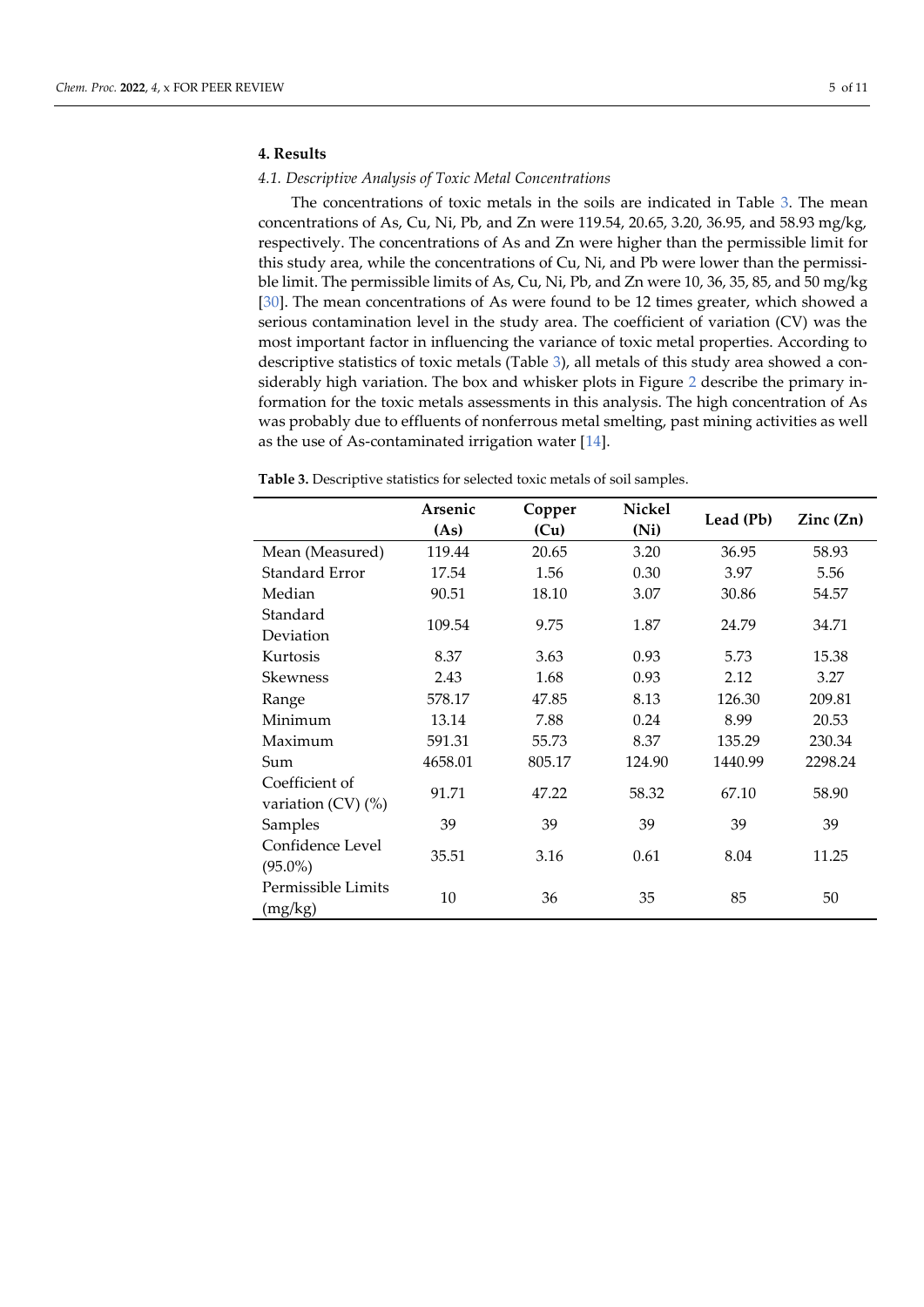

Figure 2. Box and whisker plots showing toxic metal concentrations, with the median at the middle of the box and the lower and upper quartiles at the bottom and top of the box.

The principal component analysis (PCA) revealed the potential relationships between the various environmental conditions and the identified toxic metals. PCA with VARIMAX normalized rotation was used to determine the source of toxic metals in this study soils since it is an efficient technique for evaluating toxic metals source identification. The results of the PCA for the toxic metal concentrations are shown in Table 4. The first principal component (PC1), which contained Cu, Pb, and Zn, represented the most significant variation (50.43%) while Ni and Pb made up the second principal component (PC2), which accounted for 30.35 per cent of the overall variance. The first principal component (PC1) might be interpreted as a combination of anthropogenic and lithogenic sources, with the former originating from non-ferrous mining tailings. In addition, a lithogenic and environmental constituent was also seen in As contamination. The major source of As was As-contaminated irrigation water and past mining activities. This result demonstrates that As and Pb come from both geological and industrial sources.

|                 | <b>Principal components</b> |          |                      |
|-----------------|-----------------------------|----------|----------------------|
| <b>Elements</b> | PC1                         | PC2      | <b>Communalities</b> |
| As              | 0.119                       | $-0.838$ | 0.717                |
| Cu              | 0.981                       | 0.067    | 0.966                |
| Ni              | 0.235                       | 0.816    | 0.722                |
| Ph              | 0.819                       | 0.342    | 0.788                |
| Zn              | 0.905                       | $-0.164$ | 0.846                |
| Eigen value     | 2.522                       | 1.517    |                      |
| % of variance   | 50.431                      | 30.347   |                      |
| Cumulative %    | 50.431                      | 80.778   |                      |

**Table 4.** Principal component analysis of toxic metals *(Components with a value larger than 0.32 are bolded)*.

To determine the linear correlation between two metal elements, Pearson's correlation coefficient was performed. The results of Pearson's correlation matrix for the toxic metal concentrations are shown in Table 5. The Pearson coefficient ranges from -1 to 1, with -1 indicating a perfect negative correlation and 1 indicating a perfect positive correlation, while 0 indicating no link [13]. On the basis of correlation matrix, Cu-Pb ( $r = 0.795$ ), Cu-Zn ( $r = 0.878$ ), Ni-Pb ( $r = 0.410$ ), and Pb-Zn ( $r = 0.537$ ) are significantly correlated and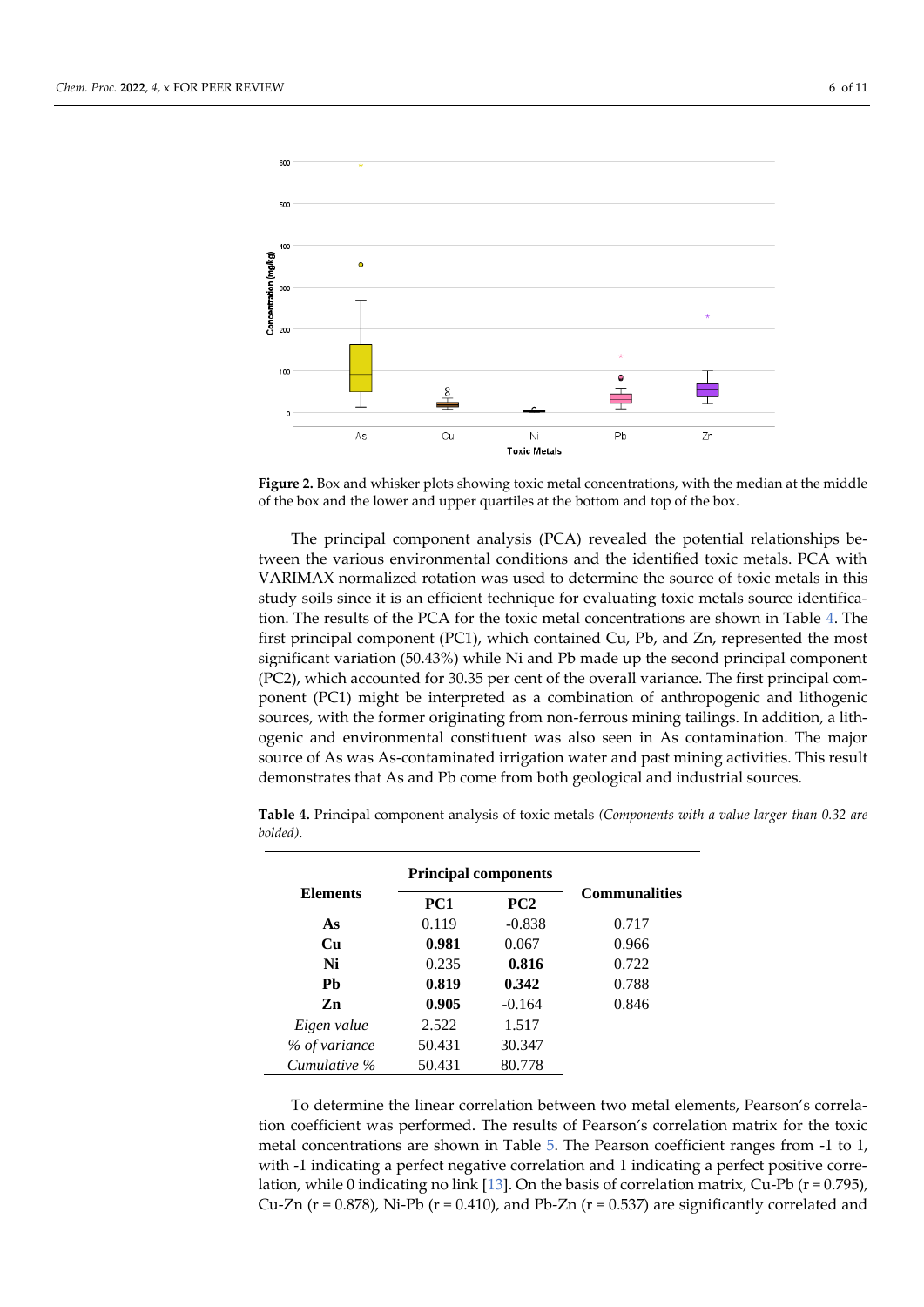| <b>Metals</b> | As         | Cu         | Ni        | Pb        | Zn |
|---------------|------------|------------|-----------|-----------|----|
| As            |            |            |           |           |    |
| Cu            | 0.029      |            |           |           |    |
| Ni            | $-0.408**$ | 0.264      |           |           |    |
| Pb            | $-0.137$   | $0.795***$ | $0.410**$ |           |    |
| Zn            | 0.130      | $0.878***$ | 0.054     | $0.537**$ |    |

suggests that the contaminants may have the same or comparable sources of contamination.

**Table 5.** Pearson's correlation matrix of selected toxic metals in the surface soil.

\*\**p*<0.01

*4.2. Assessment of Contamination and Environmental Risk*

The classifications of contamination factor  $(C_f)$  for toxic metal contaminations in the surface soil were shown in Figure 3. Based on the measured data, the *C<sup>f</sup>* varied for the corresponding toxic metals as follows: As, 1.31 - 59.13; Cu, 0.22 - 1.55; Ni, 0.01 - 0.24; Pb, 0.11 - 1.59; and Zn, 0.41 - 4.61. The order of mean *C<sup>f</sup>* was As (11.94) > Zn (1.18) > Cu (0.57) > Pb (0.43) > Ni (0.09). The assessment of *C<sup>f</sup>* values represented that As was the major contaminant in the study soil because the mean concentration level of As represents extreme contamination level  $(C_f > 6)$ . The mean concentration level of Zn was low to moderate ( $1 \le C_f < 2$ ) while Cu, Ni, and Pb had low contamination levels ( $C_f < 1$ ). For the As, the  $C_f$  result showed that 26 sampled locations were in extreme contamination level ( $C_f$ >6), two in high to very high contamination, three in high contamination, two in moderate to high contamination, two in moderate contamination, and four in low to moderate contamination, which is shown in Figure 3.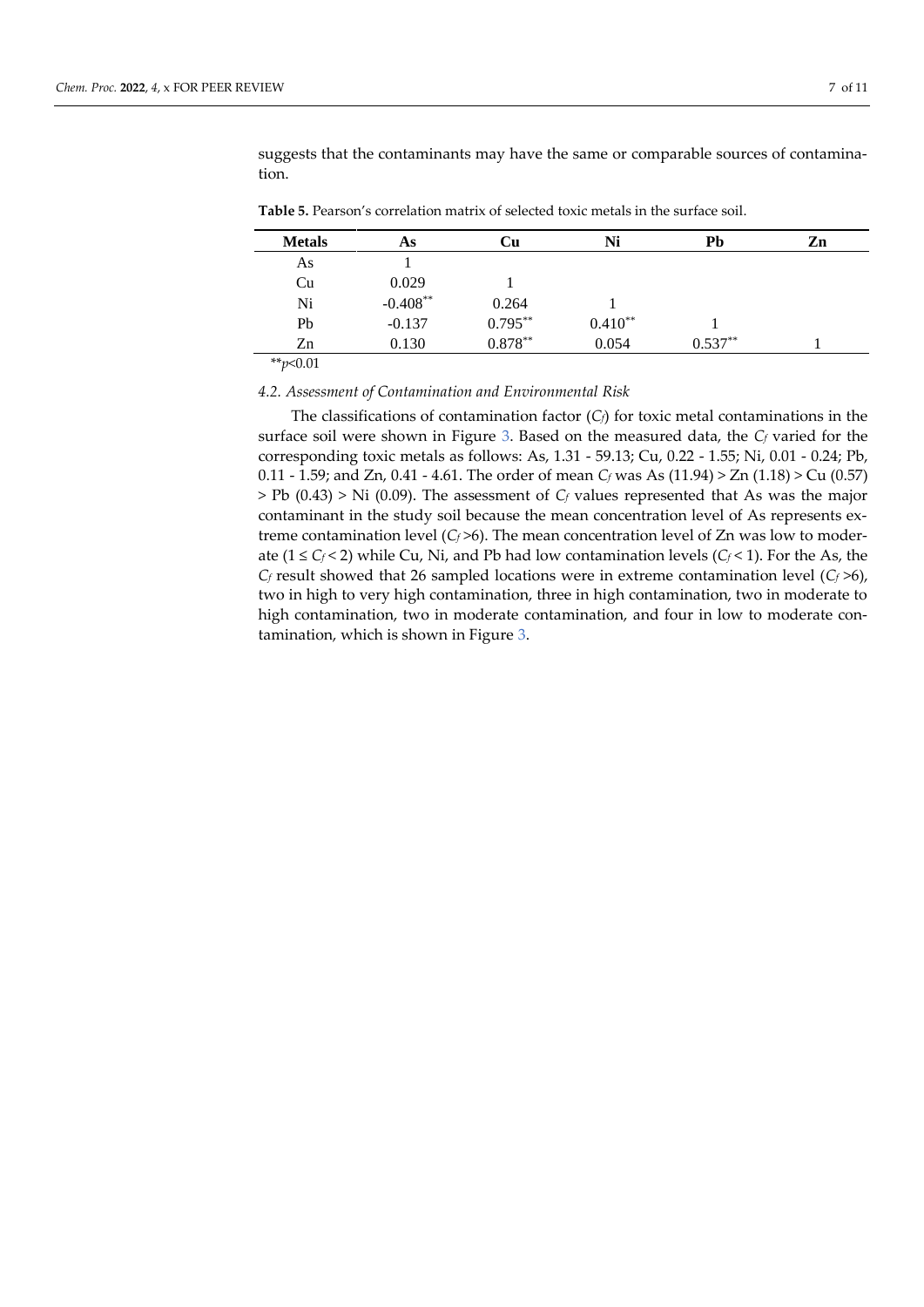

**Figure 3.** Classifications of contamination factor (*Cf*) for soil sampling locations.

The toxic metal contamination and potential ecological risk of the surface soils were assessed using  $C_f$ ,  $E_r$ , and  $RI$ , as shown in Table 6. These three metal evaluation indices based on the soil toxic metal background reference value for the study soil can demonstrate the level of external contamination. The order of mean *E<sup>r</sup>* was As (119.44) > Cu (2.87) > Pb (2.17) > Zn (1.18) > Ni (0.46). The assessment of *E<sup>r</sup>* values also represented that As was the main contaminant in the study soil because the mean concentration level of As was at a considerable risk level (80  $\le E_r$  < 160). Except for As, the mean  $E_r$  values of the remaining four metals were all less than 40, indicating that these metals presented a relatively lowrisk level in the soil.

**Table 6.** Contamination factor (*Cf*), Ecological risk factor (*Er*), and Potential Ecological Risk Index (*RI*) assessment of the toxic metals in the study soils.

| Heavy metals          |       | As     | Сu    |       | Ni    |       | Pb    |           | Zn    |       |        |
|-----------------------|-------|--------|-------|-------|-------|-------|-------|-----------|-------|-------|--------|
| Contamination indices | $C_f$ | $E_r$  | $C_f$ | $E_r$ | $C_f$ | $E_r$ | $C_f$ | $E_r$     | $C_f$ | $E_r$ | RI     |
| Mean $(x)$            | 11.94 | 119.44 | 0.57  | 2.87  | 0.09  | 0.46  | 0.43  | 2.17      | 1.18  | 1.18  | 126.11 |
| Median (med)          | 9.05  | 90.51  | 0.50  | 2.51  | 0.09  | 0.44  | 0.36  | 1.82      | 1.09  | 1.09  | 100.34 |
| Minimum (min)         | 1.31  | 13.14  | 0.22  | 1.09  | 0.01  | 0.03  | 0.11  | 0.53      | 0.41  | 0.41  | 17.32  |
| Maximum (max)         | 59.13 | 591.31 | 1.55  | 7.74  | 0.24  | 1.20  | 1.59  | 7.96<br>7 | 4.61  | 4.61  | 601.34 |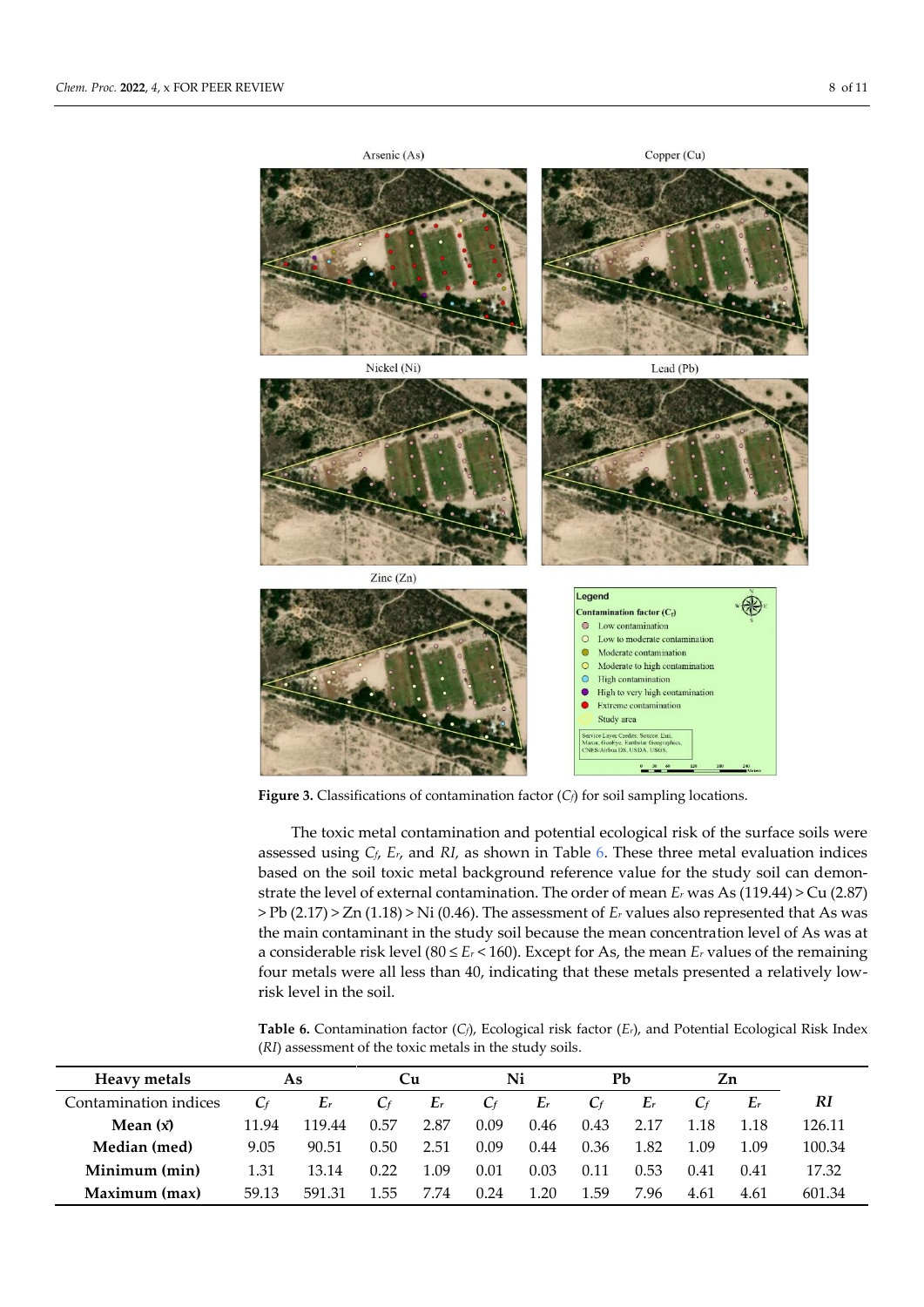| <b>Standard deviation</b> | 10.95 | 109.54 | 0.27 | 1.35 | 0.05 | በ 27 | 0.29 | 1.46 | 0.69 | 0.69 | 109.41 |
|---------------------------|-------|--------|------|------|------|------|------|------|------|------|--------|
| (SD)                      |       |        |      |      |      |      |      |      |      |      |        |

The potential ecological risk index (*RI*) indicates the susceptibility of distinct biological ecosystems to toxic contaminants and depicts the possible ecological risk posed by toxic metals in the environment and living organisms  $[2,5,31]$ . This index was used to describe the contamination risk level in the soil as classified by Hakanson [25]. The whole study area including the three soccer grounds can be categorized as having a moderate ecological risk level. Most of the locations of this study area can be classified as low ecological risk level (*RI* < 150).

#### *4.3. Spatial Distribution of Potential Ecological Risk Level*

The spatial distribution pattern of the potential ecological risk level (*RI*) for five different toxic metals contamination (i.e., As, Cu, Ni, Pb, and Zn) in the soil is shown in Figure 4. For the spatial distribution, the inverse distance weighting (IDW) interpolation technique was applied to evaluate the distribution of potential ecological risk levels for toxic metals in the surface soil, because it is a suitable approach for interpolating regularly spaced specific sampling point data [14]. GIS software was used to map the potential ecological risk level areas and classify them into four categories. According to the results of the potential ecological risk level distribution pattern, 73.52 per cent of the soils were having low ecological risk level, 24.80 per cent was in the moderate ecological risk level, 1.50 per cent of soils had considerable ecological risk level, while 0.19 per cent of soils was in the high ecological risk level. Furthermore, most areas are in the low ecological risk level zone, but specific areas of soccer grounds have moderate ecological risk levels because of the persistent use of As-contaminated irrigated water.



**Figure 4.** Spatial distribution of potential ecological risk index (*RI*).

#### **5. Conclusions**

The toxic metal contamination and accumulation in soils can result in a variety of issues for the environment, plants, and humans. In this study, the sources, as well as the status of contamination, was identified by *C<sup>f</sup>* and *E<sup>r</sup>* of five different toxic metals in the Joya Verde soccer sports club's surface soils. The primary metal contaminants were arsenic (As) and zinc (Zn), with amounts in most of the soil samples above the toxic metal background reference value. The *C<sup>f</sup>* values revealed that the soil had a low range of contamination with Cu, Ni, Pb, a low to moderate range of contamination with Zn, and an extreme level of contamination with As. Additionally, *Er* demonstrated that the soil had a low risk of contamination with Cu, Ni, Pb, and Zn, but a very high risk of contamination with As. Based on PCA, the factors influencing the toxic metal accumulation varied across the sampling locations. According to the level of potential ecological risk index (*RI*),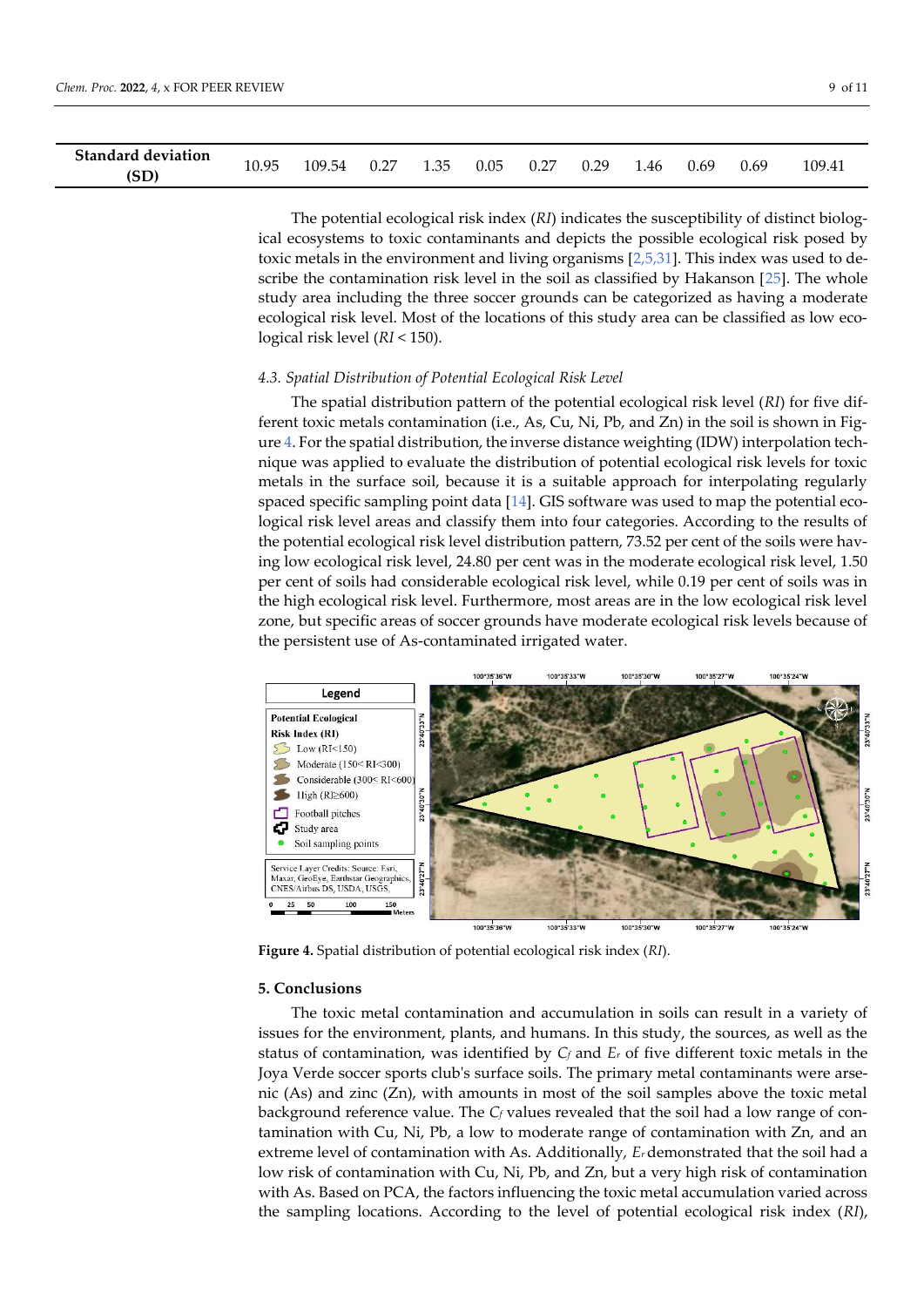arsenic poses the highest risk of toxic metals, while the other metals have a low-risk level. In comparison to the study location, the surrounding areas with intensive industrial operations, past mining activities, and the growth of urban populations were often characterised by a moderate and considerable potential ecological risk. The outcomes of this work provide a better knowledge of toxic metal enrichment and the risk of soil used for sports purposes, which is a significant issue for human health.

**Author Contributions:** Conceptualization, A.S. and B.S.G.; methodology, A.S. and B.S.G.; software, A.S.; formal analysis, A.S., B.S.G., S.P. and N.M.-V.; investigation, A.S. and B.S.G.; resources, A.S., B.S.G. and S.P.; data curation, B.S.G. and N.M.-V; writing—original draft preparation, A.S.; writing—review and editing, A.S., B.S.G., S.P. and N.M.-V; visualization, A.S.; supervision, B.S.G. and S.P.; project administration, B.S.G.; funding acquisition, B.S.G. and N.M.-V. All authors have read and agreed to the published version of the manuscript.

**Funding:** This work was partly funded by the British Council UK-Mexico Institutional Grant No. 629008622. The grant supported the part-time research assistantship of Mr. Arnab Saha.

**Data Availability Statement:** The data and information cited in the paper can be found in the reported literature as references.

**Acknowledgments:** The authors are thankful to the Institute of Infrastructure and Environment, The School of Energy, Geoscience, Infrastructure and Society (EGIS), Heriot-Watt University, Edinburgh for providing support and student bursary to the first author for doctoral research through the James Watt Scholarship. The authors would also thank IPICyT, San Luis Potosi, Mexico for providing the necessary data, feedback, and support. We used some Arsenic toxic metal data and GIS shapefile data while working on this study and the data has been published previously at the International Journal of Environmental Research and Public Health, MDPI in 2018 for a different type of study on toxic metal contamination. The details of all this data will be found in the manuscript titled "Distribution of Arsenic and Risk Assessment of Activities on Soccer Pitches Irrigated with Arsenic-Contaminated Water".

**Conflicts of Interest:** The authors declare no conflict of interest.

## **References**

- 1. Mohammadi, F., Samaei, M. R., Azhdarpoor, A., Teiri, H., Badeenezhad, A., & Rostami, S. (2019). Modelling and optimizing pyrene removal from the soil by phytoremediation using response surface methodology, artificial neural networks, and genetic algorithm. Chemosphere, 237, 124486. Doi: 10.1016/j.chemosphere.2019.124486
- 2. Rostami, S., Kamani, H., Shahsavani, S., & Hoseini, M. (2021). Environmental monitoring and ecological risk assessment of heavy metals in farmland soils. Human and Ecological Risk Assessment: An International Journal, 27(2), 392-404. Doi: 10.1080/10807039.2020.1719030
- 3. Chen, H., Teng, Y., Lu, S., Wang, Y., & Wang, J. (2015). Contamination features and health risk of soil heavy metals in China. Science of the total environment, 512, 143-153. Doi: 10.1016/j.scitotenv.2015.01.025
- 4. Lee, P. K., Yu, S., Jeong, Y. J., Seo, J., Choi, S. G., & Yoon, B. Y. (2019). Source identification of arsenic contamination in agricultural soils surrounding a closed Cu smelter, South Korea. Chemosphere, 217, 183-194. Doi: 10.1016/j.chemosphere.2018.11.010
- 5. Liu, P., Hu, W., Tian, K., Huang, B., Zhao, Y., Wang, X., ... & Khim, J. S. (2020). Accumulation and ecological risk of heavy metals in soils along the coastal areas of the Bohai Sea and the Yellow Sea: A comparative study of China and South Korea. Environment international, 137, 105519. Doi: 10.1016/j.envint.2020.105519
- 6. Rinklebe, J., Antoniadis, V., Shaheen, S. M., Rosche, O., & Altermann, M. (2019). Health risk assessment of potentially toxic elements in soils along the Central Elbe River, Germany. Environment international, 126, 76-88. Doi: 10.1016/j.envint.2019.02.011
- 7. Rafiee, A., Delgado-Saborit, J. M., Sly, P. D., Quémerais, B., Hashemi, F., Akbari, S., & Hoseini, M. (2020). Environmental chronic exposure to metals and effects on attention and executive function in the general population. Science of The Total Environment, 705, 135911. Doi: 10.1016/j.scitotenv.2019.135911
- 8. Sharma, R. K., & Agrawal, M. (2005). Biological effects of heavy metals: an overview. Journal of environmental Biology, 26(2), 301-313.
- 9. Qi, H., Zhao, B., Li, L., Chen, X., An, J., & Liu, X. (2020). Heavy metal contamination and ecological risk assessment of the agricultural soil in Shanxi Province, China. Royal Society Open Science, 7(10), 200538. Doi: 10.1098/rsos.200538
- 10. Wei, B., & Yang, L. (2010). A review of heavy metal contaminations in urban soils, urban road dusts and agricultural soils from China. Microchemical journal, 94(2), 99-107. Doi: 10.1016/j.microc.2009.09.014